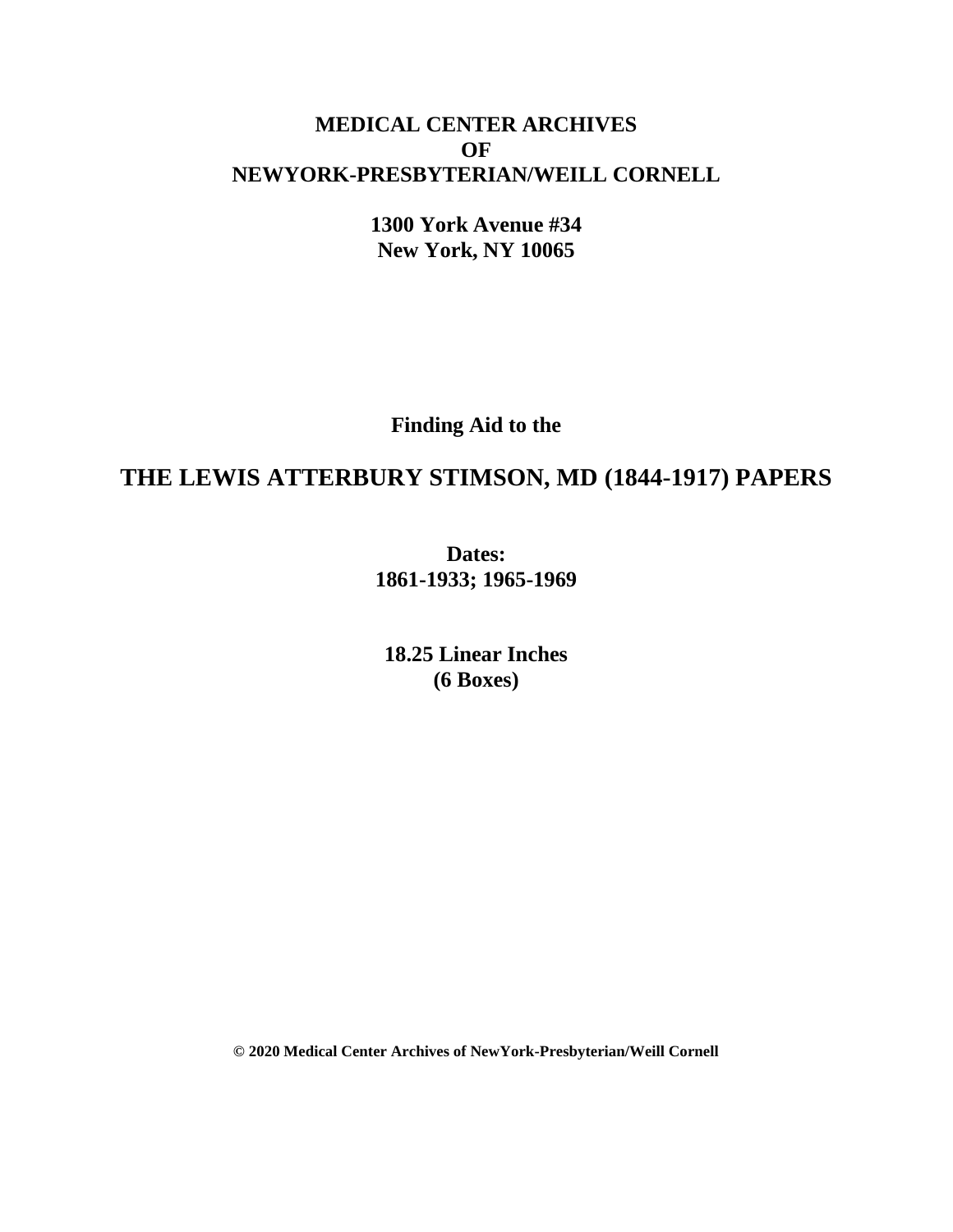### **ABSTRACT:**

Lewis Atterbury Stimson, MD was a surgeon and educator, as well as an important contributor towards the founding of Cornell University Medical College in 1898. This collection contains correspondence, notebooks, a diary, will, and reprints, as well as biographies and memorial statements relating to L. A. Stimson.

### **PROVENANCE:**

This collection was formed by combining L. A. Stimson material in the Philip Moen Stimson Papers (accessioned 1974) with two boxes of L. A. Stimson reprints received from the Pathology Department Library (which received them from Stimson himself) and the miscellaneous items acquired by the Archives over several years. The constant demand for material on and information about L. A. Stimson warrants these materials being drawn into a single collection.

#### **ADMINISTRATIVE/BIOGRAPHICAL NOTE:**

Lewis Atterbury Stimson was born August 24, 1844 in Paterson, New Jersey, the second son of Henry Clark and Julia Atterbury Stimson. He was educated in the Paterson schools and at Yale College from which he graduated in 1863.

After traveling in Europe and service in the Union Army, in 1866, Dr. Stimson entered his father's New York banking firm. That same year, in Paris, he married Candace T. Wheeler. The couple had two children, Henry Lewis (later Sec*retary* of State and of War) and Candace Catherine Stimson. Dr. Stimson's wife, Candace T. Stimson, died prematurely in 1876.

Dissatisfied with his life as banker and stockbroker, Lewis A. Stimson left New York in 1871 with family to study medicine in Paris. He returned to New York in 1873 and entered Bellevue Hospital Medical College, receiving his M.D. in 1875.

He was named Visiting Surgeon at Presbyterian Hospital from 1876 to 1889, Attending Surgeon at The New York Hospital and its emergency branch -- The House of Relief -- from 1888 to 1909, as well as Visiting Surgeon at Bellevue Hospital for many years after 1879.

In addition to being a practicing surgeon, Dr. Stimson was a medical educator. From 1878 to 1898 he taught physiology, anatomy and, finally, surgery, at the Medical College of the University of the City of New York (now New York University). He was instrumental in founding the Cornell University Medical College in 1898 after a dispute with N.Y.U. and was CUMC's first Professor of Surgery from 1898 to 1917. Dr. Stimson also had a large part in the initial affiliation of New York Hospital and Cornell University Medical College in 1912, inducing his friend, George F. Baker, to put up \$250,000 for such purpose.

Dr. Stimson, trained in Europe just as the discoveries of Drs. Pasteur and Lister were receiving wide publicity, became a leading American proponent of the germ theory of infection and of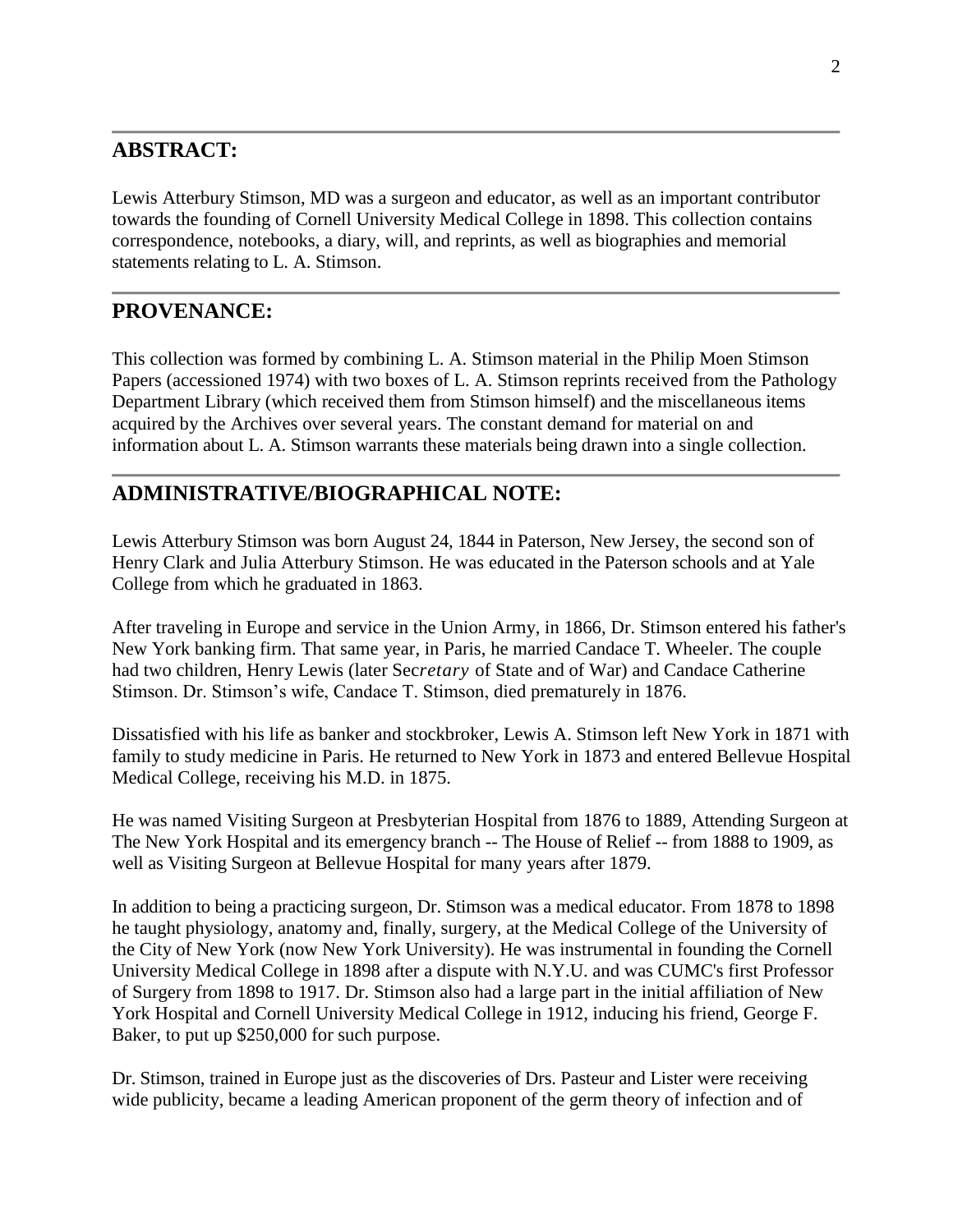antisepsis in surgery, In 1876 he performed one of the first operations in the U.S. using Lister's methods and the year before had written "Bacteria and Their Influence Upon The Origin and Development of Septic Complications of Wounds," a pioneer work in the field. His long experience as Surgeon at the House of Relief was used in writing his influential Practical Treatise on Fractures and Dislocations which went through eight editions between 1899 and 1917.

After retiring from active practice in 1909, Dr. Stimson continued teaching and writing. He took a great interest in the First World War, visiting the front in 1915 and 1916 to bring anti-tetanus serum to battlefield hospitals. He died September 17, 1917 at Shinnecock Hills, Long Island.

### **SCOPE AND CONTENT NOTE:**

This collection contains correspondence, notebooks, a diary, will and reprints as well as biographies and memorial statements relating to L. A. Stimson.

A large part of the correspondence consists of typewritten excerpts made by Dr. Stimson's nephew, Philip Moen Stimson, from original letters now presumably in the Henry L. Stimson Papers at Yale University. The correspondence also contains letters from Henry L. Stimson, Harvey Cushing and William S. Halsted.

The diary was kept in 1916 when Dr. Stimson made a trip to French military hospitals. The notebooks consist of three volumes of medical notes taken in Paris, 1872-1873. The other major component of the collection is memorial statements and biographies relative to Dr. Stimson, most of them dating to 1917-1918 after Dr. Stimson's death. There is, in addition, a threevolume bound set of Dr. Stimson's reprints, several loose reprints and a copy of his Civil War Memories published in 1918. The reprints, besides scientific articles, contain several speeches made by Dr. Stimson, including one made at the opening of the CUMC Building in 1900.

The collection contains correspondence from 1965 to 1968 between Philip Stimson, M.D. and Cornell University Medical College's Library, as well as Dr. Stimson's correspondence with the Presbyterian Hospital. These letters pertain to Dr. Stimson's endeavors to obtain his uncle's records.

#### Non-Manuscript Material:

An 1867 deed between Stimson and Mason Young for a plot on East 13th Street has been removed to Oversize Box I. Photographs of Dr. Stimson can be found in the Philip M. Stimson Papers as well as in the regular Biographical Photo Collection.

### **ARRANGEMENT:**

The collection is arranged chronologically, with the exception of four fragile bound items placed in separate boxes at the end of the collection.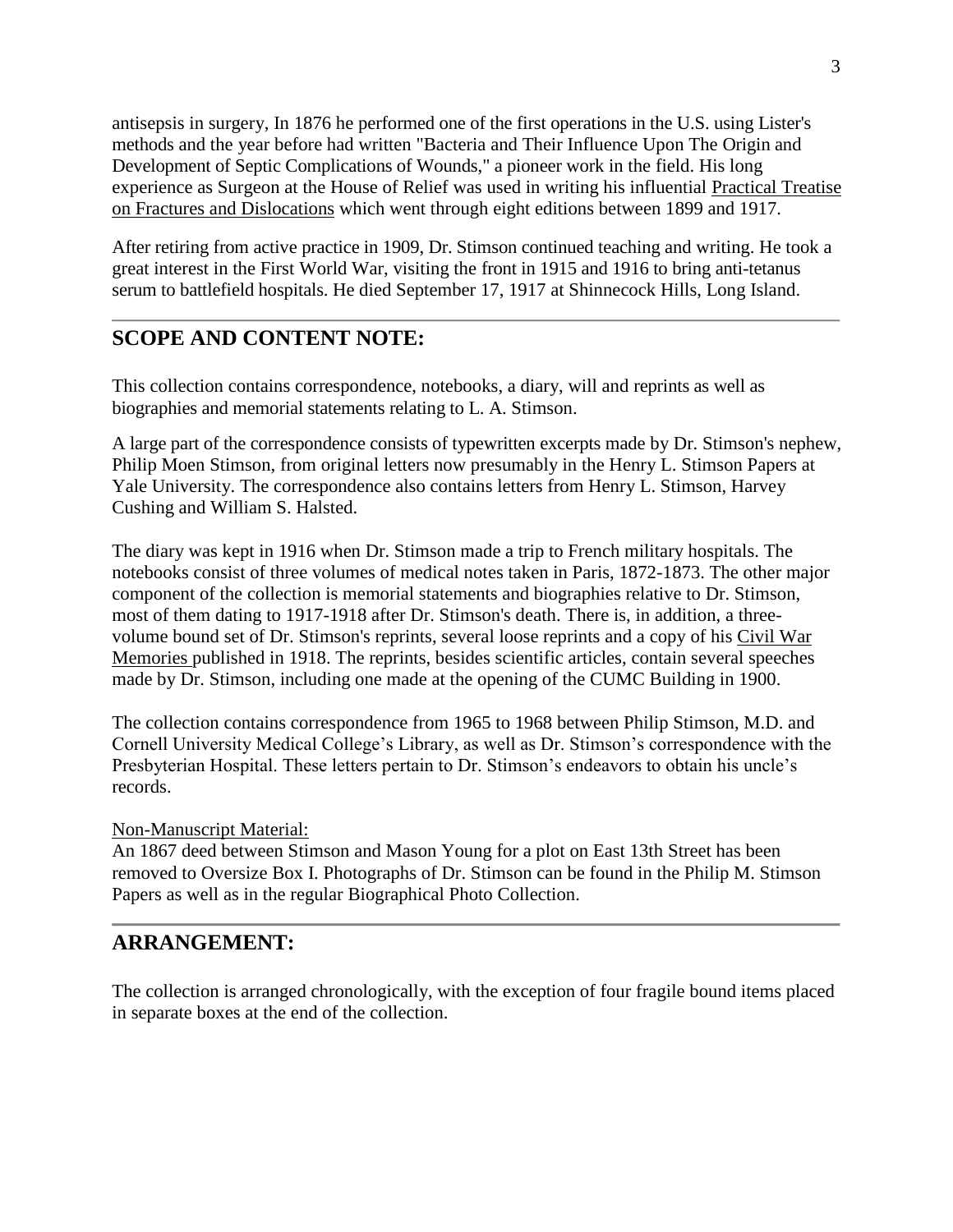### **CONDITIONS GOVERNING ACCESS:**

Four folders are restricted because they contain protected health information (PHI). Advance permission is also needed to view fragile items in the collection, identified in the Contents List. Otherwise, the collection is open to researchers.

### **LANGUAGE OF MATERIAL:**

The collection is mainly in English, but there are some materials written in French

#### **PROCESSING NOTE:**

The collection was processed and the original finding aid was written by Assistant Archivist Stephen Novak in the 1980s.The collection was reviewed in February 2020 for protected health information (PHI) by Archives Intern Rebecca Snyder. The collection was also rehoused and the Arrangement and Conditions Governing Access notes were updated by Rebecca Snyder and Head Archivist Nicole Milano in December 2020.

#### **ACCESS POINTS:**

Speeches, addresses, etc. Biography. Notebooks. Cushing, Harvey, 1869-1939 Diaries. France Halsted, William, 1852-1922 House of Relief (New York, N.Y.) **Obituaries** Pasteur, Louis, 1822-1895 Payne, Oliver Reprints (Publications) Surgery University of the City of New York. Medical Department United States History Civil War, 1861-1865 New York Hospital Cornell University. Medical College Stimson, Lewis Atterbury, 1844-1917 World War, 1914-1918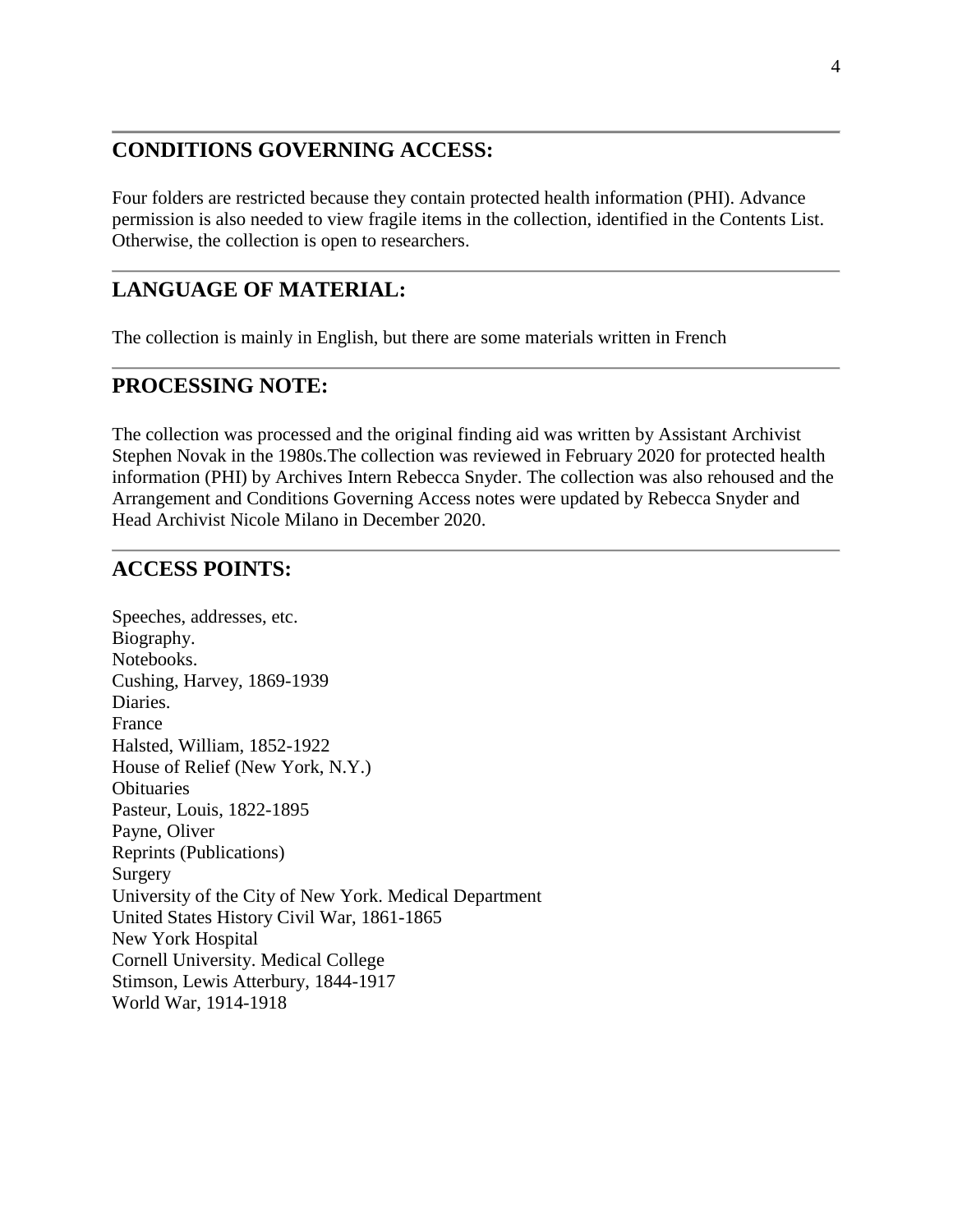## **PREFERRED CITATION:**

Item Name or Identification; Box #, Folder #; The Lewis Atterbury Stimson, MD (1844-1917) Papers, 1861-1927; 1965-1968 (Medical Center Archives of NewYork-Presbyterian/Weill Cornell, New York, NY).

# **RELATED MATERIAL:**

Julia C. Stimson, RN (1881-1948) Papers Philip M. Stimson, MD (1888-1971) Papers

# **CONTENTS LIST:**

#### **Box 1:**

| <b>Folder:</b> | <b>Description:</b>                                                                                    |
|----------------|--------------------------------------------------------------------------------------------------------|
| $\mathbf{1}$   | Papers (Includes Yale Composition and Empty Envelopes), 1861-1915                                      |
| $\overline{2}$ | Correspondence, 1865-1917, Restricted – PHI                                                            |
| 3              | Correspondence: Excerpts Edited by Philip M. Stimson, 1872-1918; 1967,<br><b>Restricted – PHI</b>      |
| $\overline{4}$ | Paris Medical School Notebook, 1873, Restricted-FRAGILE                                                |
| 5              | Paris Medical School Notebook, 1873, Restricted-FRAGILE                                                |
| 6              | Paris Medical School Notebook, 1874, Restricted-FRAGILE                                                |
| $\overline{7}$ | Reprints (Articles), 1874-1890                                                                         |
| 8              | Correspondence re: Pasteur and Antiseptic Operation, 1875-1876; 1933;<br>1966-1968, Restricted $-$ PHI |
| 9              | Reprints (Articles), 1890-1902                                                                         |
| 10             | Reprint (Address): "Pasteur's Life and Work in Relation to the                                         |
|                | Advancement of Medical Science", read at the New York Academy of                                       |
|                | Medicine in New York City, November 17, 1892                                                           |
| 11             | Last Will and Testament, circa 1893                                                                    |

#### **Box 2:**

| <b>Folder:</b> | <b>Description:</b>                                                        |
|----------------|----------------------------------------------------------------------------|
| 1              | A Manual of Operative Surgery by Lewis A. Stimson, 1895                    |
| 2              | Reprints (Article): "Intravenous Saline Injections in Conditions of Severe |
|                | Shock" by L.A. Stimson M.D., December 19, 1896                             |
| 3              | Correspondence: MacCracken, Henry (Chancellor, N.Y.U.) to                  |
|                | L.A.Stimson re: formation of Cornell University Medical College, 1898      |
| $\overline{4}$ | Reprint (Address): Read at the Opening of the New Building of the          |